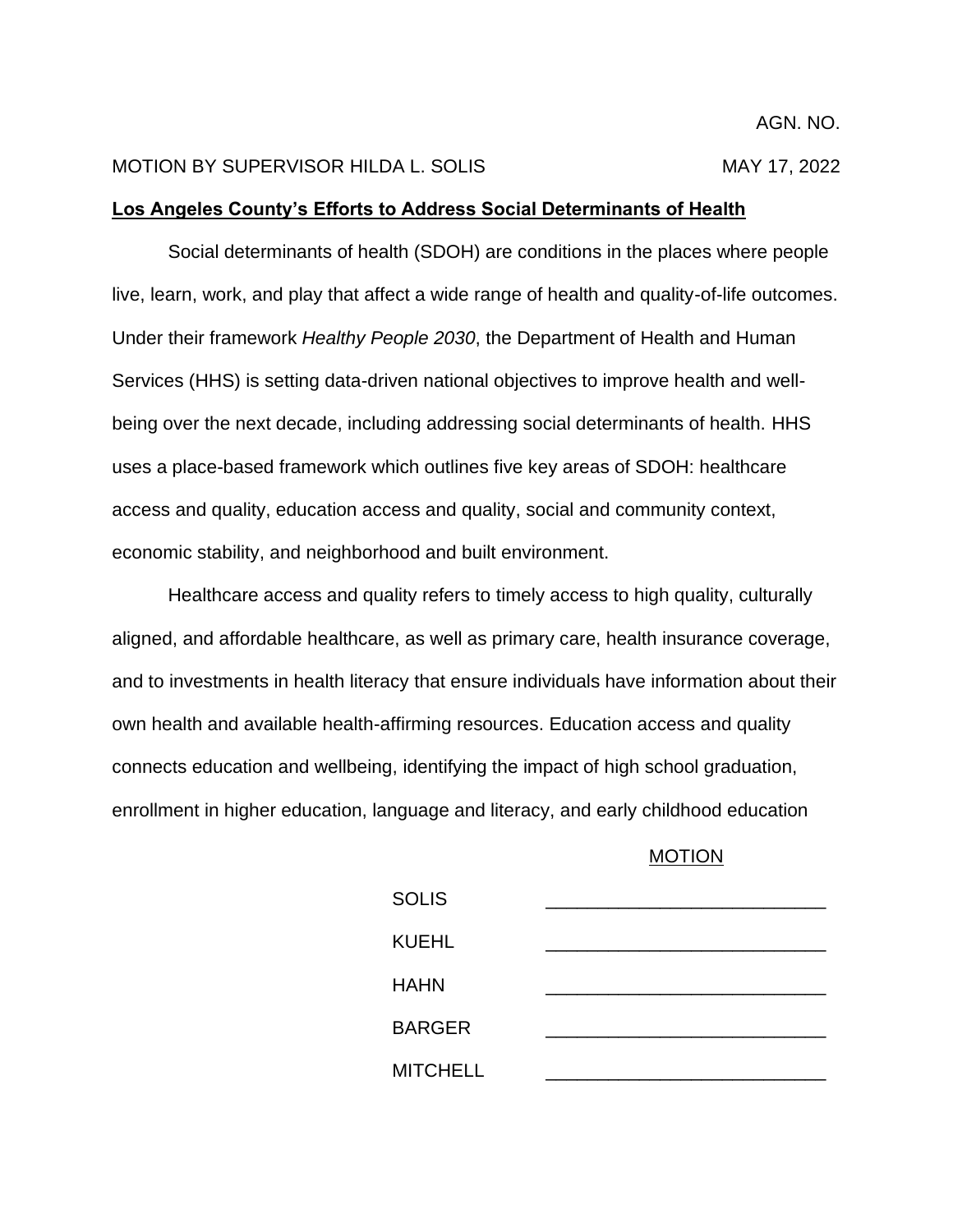and development on health outcomes. Social and community context describes the connection between where people live, learn, and work and their health and wellbeing, noting the influence of community cohesion, civic participation, discrimination, and incarceration on individual and community health. Economic stability references the link between financial resources and health, and includes the influence of poverty, employment, food security, and housing stability on health outcomes. And neighborhood and built environment acknowledges the many environmental factors that influence health, including quality of housing, access to transportation, air, soil, and water quality, availability of green spaces and healthy and affordable foods, density and overcrowding, and neighborhood crime and violence. Studies have shown that as much as 40% of a population's health is attributable to social and economic conditions, 10% may be attributed to the physical environment, 30% is affected by health behaviors, and 20% is influenced by access to healthcare and the quality of that care. Importantly, the ability to engage in healthy behaviors, to access quality health care, or to limit exposures to environmental hazards is determined by the distribution of health-affirming resources and opportunities. Often the allocation of these resources is affected by policies and practices that perpetuate racism and marginalization.

Los Angeles County is fortunate to have an extensive network of over 35 Departments to address the multiple social determinants of health for over 88 cities and 120 unincorporated areas. The Department of Public Health contains numerous offices with programs to improve overall community and population health, including addressing chronic diseases, environmental justice, violence prevention, early childhood education and childcare, and climate change. The Department of Health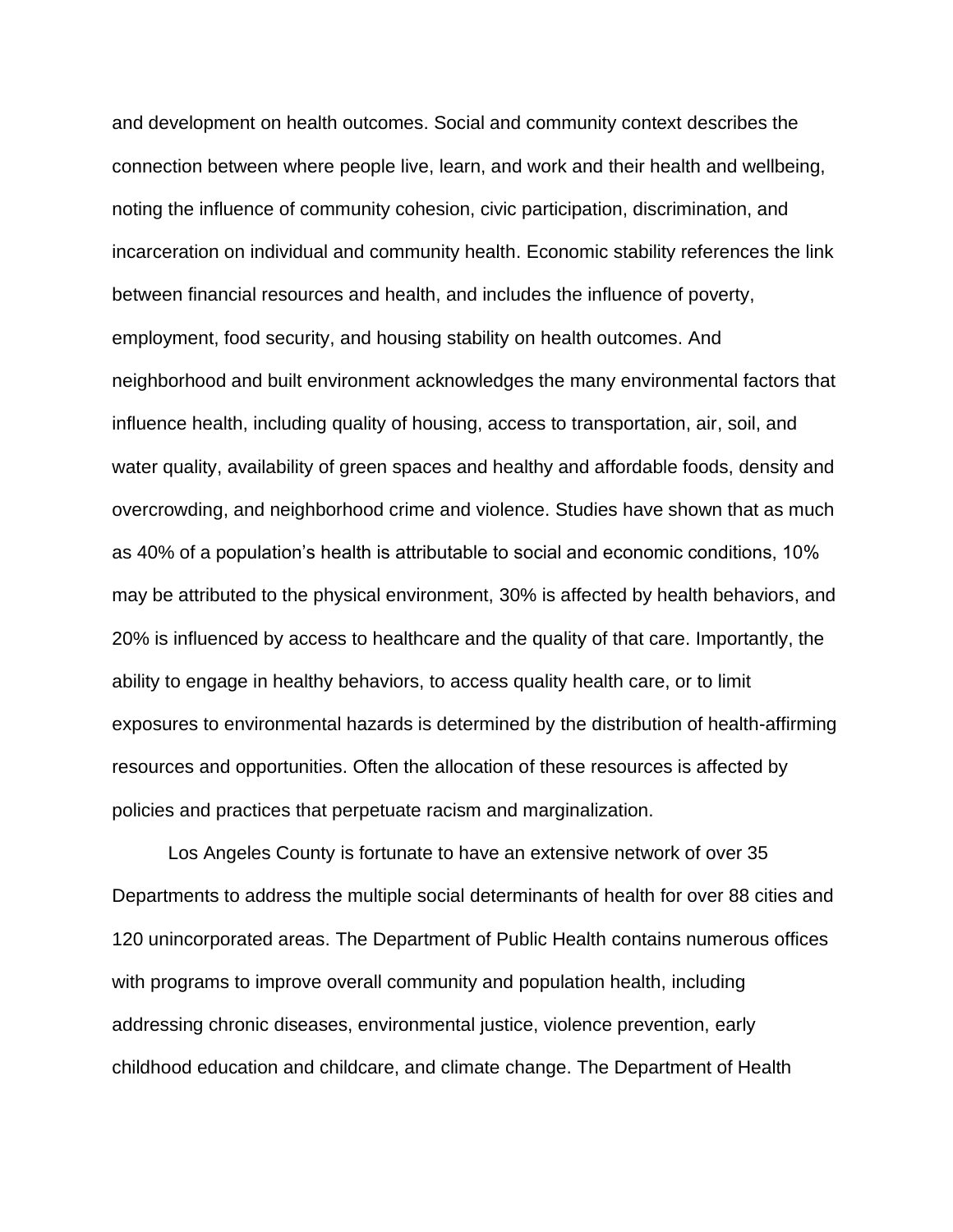Services (DHS) is not only the safety net provider for the County, providing quality care for the most vulnerable residents, but they also implement programs that serve our most at-risk residents, including justice-involved populations and persons experiencing homelessness. The Department of Public Social Services (DPSS) offers assistance with health insurance, food insecurity, domestic violence, cash assistance, and many other programs. Workforce Development, Aging, and Community Services (WDACS) provides services empowering communities and businesses to grow and thrive. The Los Angeles County Office of Education (LACOE) coordinates with the 80 school districts in the County to support and protect the education and well-being of nearly two million children. And at the direction of the Board of Supervisors, the Chief Executive Office (CEO) is implementing an anti-racist policy agenda under the Anti-Racism, Diversity, and Inclusion (ARDI) Initiative to address systemic issues that influence social determinants of health. The missions of these departments and countless others in the County are pivotal in improving overall health outcomes by ensuring that all residents have the resources and opportunities needed for optimal health and well-being.

The work being done to address social determinants of health is essential to achieving health equity. Given the many departments serving 10 million residents, collaboration and coordination is critical. To best ensure progress in improving community health and narrowing gaps in health outcomes, the County should consider future measures to coordinate efforts across both County departments and our community partners.

**I THEREFORE MOVE** that the Board of Supervisors direct the Department of Public Health and the Chief Executive Office's Anti-Racism, Diversity, and Inclusion